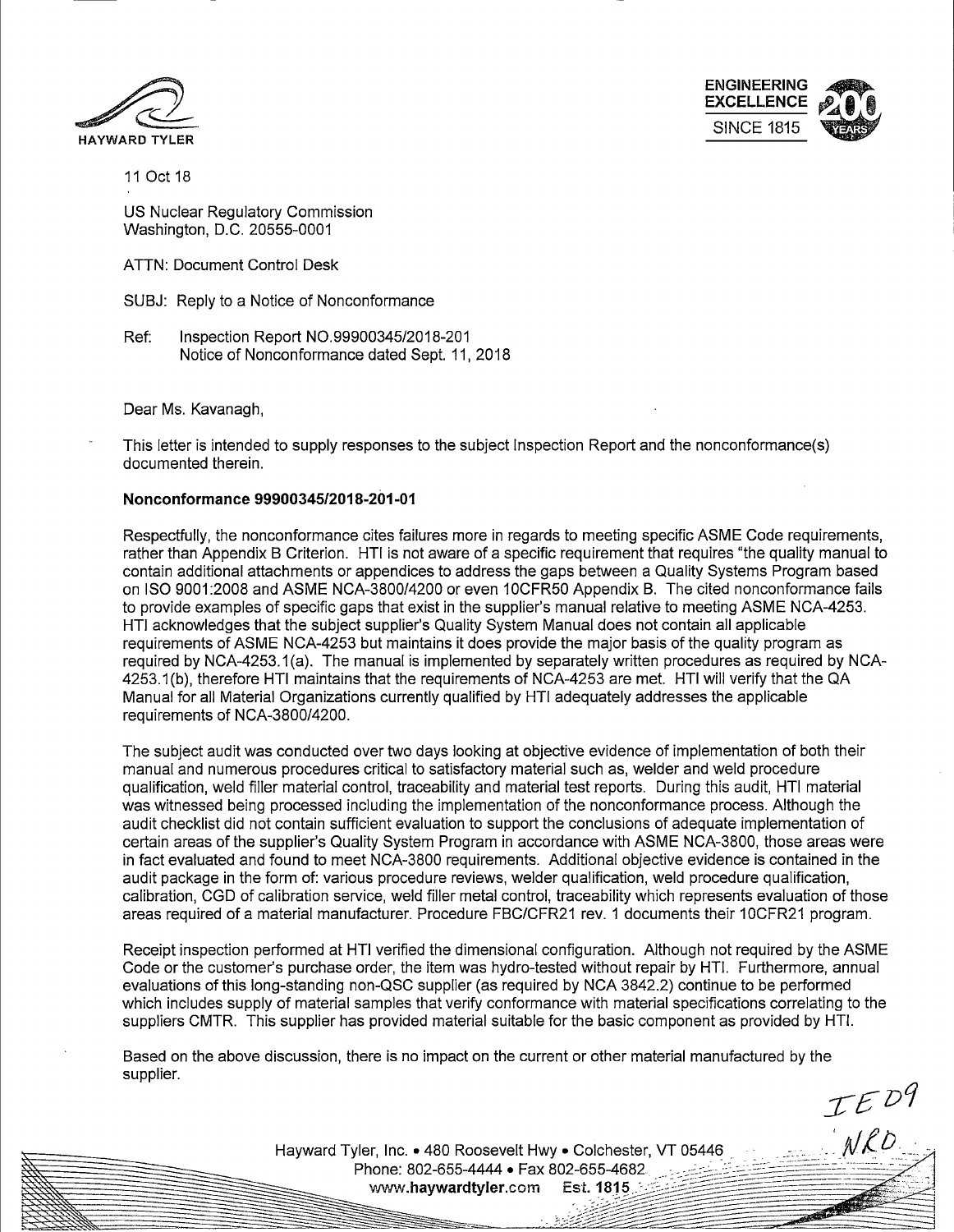



l

could be independently reviewed and determine that acceptable material had been provided to HTI without further input by the lead auditor. This audit will be redone with an expected date of 2 November 2018. Any other audits performed by that lead auditor will be reviewed and revised accordingly.

HTI has documented this nonconformance on HTI CAR P1101.

## **Nonconformance 99900345/2018-201-02**

HTI is not aware of a specific document identifying that "1 OCFR50 Appendix B as being applicable" is specifically required to be identified on purchase orders. HTI believed we were adequately identifying requirements based on requiring the item or service to be provided in accordance with the program audited by HTI and then also specifically identifying that 1 OCFR21 applied to the order. Previous audits by independent contracted lead auditors or by other organizations had not identified this as a requirement.

HTI initiated specifically referencing both 10CFR 50 Appendix B and 10CFR21 as being applicable on purchase orders for material, items and services when this was identified during the Inspection. ·

HTI has identified no impact to previous supplied material, items or service due to this nonconformance.

HTI documented this nonconformance on HTI CAR A1102

#### **Nonconformance 99900345/2018-201-03**

1) HTI had attempted to document both a CGD survey and a limited scope audit from the ASME Code perspective on a single document. It is acknowledged that clear distinctions were not made to the critical characteristic versus other programmatic controls HTI reviewed. In the specific example of suppliers providing a machined component, the single attribute from the identified critical characteristic for Method 2 "commercial grade survey" is material control. The critical characteristic of material control is based on the supplier performing no activity that would affect the HTI provided and previously accepted material. The controls and processes that would affect the material remain the same whether we are in the CGD survey or ASME limited scope audit realm. Existing surveys will be reviewed individually to determine what additional action(s) need to be taken and documents revised accordingly. Going forward these activities will be documented on separate forms.

HTI has identified there is no impact to any product shipped.

HTI has documented this nonconformance on HTI CAR P1106

2) HTI does not agree with the wording "without reviewing the suitability of the material or assuring that the material conformed to the purchase order requirements of the customer''. A survey was conducted prior to the CGD plan being formally issued which HTI acknowledges is not the proper sequence of events. The onsite survey was to determine that the supplier could maintain heaUlot traceability. Although the survey report was not adequately documented, the survey did determine that a program was in place that provided traceability. That program was identified on the PO to the supplier and the documentation required by the PO was received. Material was purchased after the survey was conducted.

An action during the survey, was that HTI identified two spools of material that was to be purchased. As part of the complete dedication plan requirements, a sample was taken from each of the two spools for independent testing at HTl's approved supplier. The material sample taken while onsite was tested by HTl's approved testing supplier. The test verified that the material specification requirement was met. No material was used prior to this independent test.

> Hayward Tyler, Inc. • 480 Roosevelt Hwy • Colchester, VT 05446 **Phone: 802-655-4444 • Fax 802-655-4682**<br>
> www.**haywardtyler.com** Est. 1815 *.\_..\_:::-..:/'-?~-----* ./:--:::%-:::~ ·--'"~~-- .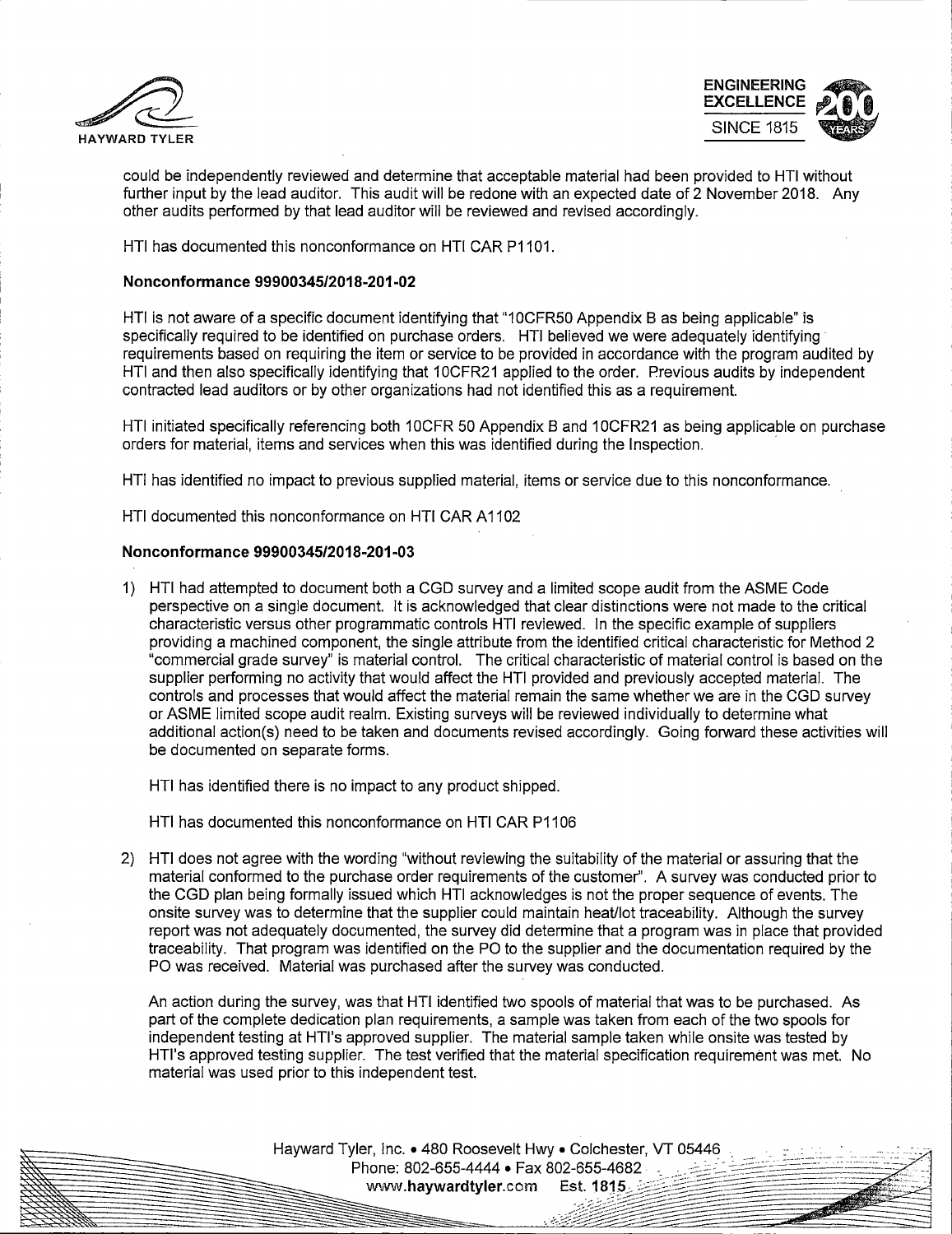



**SALES** 

This weld filler material was used on a single customer PO for a safety related part. The customer was notified of this condition. Three of four pieces on the order had shipped to the customer but none of the parts had been put into service. All parts were segregated at the customer while HTI supplied the customer with all requested documentation. The customer has accepted HTl's response and the remaining part has shipped to the customer. The remaining weld filler material held in quarantine by HTI remains on nonconformance until the plan and survey have been properly documented and Commercial Grade Dedication is completed.

HTI has documented this nonconformance on HTI CAR A 1103

# **Non conformance 99900345/2018-201 -04**

HTI does not accept this nonconformance.

The dead weight tester operating range with the high pressure piston installed per the manufacturer's instruction manual, is 75 to 10,000 psi. The identified 1,000 psi was simply the low point of a multi-point test verifying the tester's operating range. All test points were within the manufacturer's specification.

To re-affirm the citied hydrotest as valid, HTI had the dead weight tester recalibrated with 75 psi as the low test point using the high pressure piston. Additionally, HTI had our approved calibration supplier calibrate each of HTl's analog gages. These are direct read gages and there are no adjustments that can be made. All were found to be within the tolerance required which validates that the dead weight tester had provided an acceptable test to the 0-400 psi gage cited in the nonconformance.

There is no impact to any item that has been supplied by HTI.

HTI has documented this nonconformance on HTI CAR P1111

## **Nonconformance 99900345/2018-201 -05**

- 1) We believe this has been addressed in nonconformance -03 part 2 above.
- 2) HTI does not accept this part of the nonconformance.

The reported conflict involves two completely different activities or functions that the QA Manager performed as part of his individually held qualifications and his defined job responsibilities. The first activity was conducting a nondestructive examination as a Level II examiner. As an examiner the qualification record was signed by the appointed Level Ill subcontractor and the President who assumed the responsibilities of the QA Manager. As a Level II examiner there was no oversight required by any other personnel. The signing of the data report by the QA Manager was carrying out his responsibility of verifying or attesting that all Code required activities had been met. To maintain that those activities were inspection of his own work would preclude the QA Manager from signing a data report or Certificate of Compliance because as a qualified lead auditor he audited the supplier or that he signed the purchase order to the supplier involved in the item being shipped. This has never been an industry accepted position and has never been identified previously during any type of survey or audit.

HTI maintains there is no impact to product shipped.

3) HTI does not accept this part of the nonconformance as written. In the attachment to the report identifying all records reviewed, the single job traveler UN 10222-1-6 for part 01-403-636 is listed on page 4 and appears to be the basis for this part of the nonconformance. The report identifies that the QCI issued material on July 10 and identifies the specific material. The HTI job tracking program, which a welder is required to log into, to track earned hours, identifies that welding was done on July 10 -12th.

> Hayward Tyler, Inc. • 480 Roosevelt Hwy • Colchester, VT 05446 Phone: 802-655-4444 • Fax 802-655-4682. www.havwardtvler.com Est. 1815